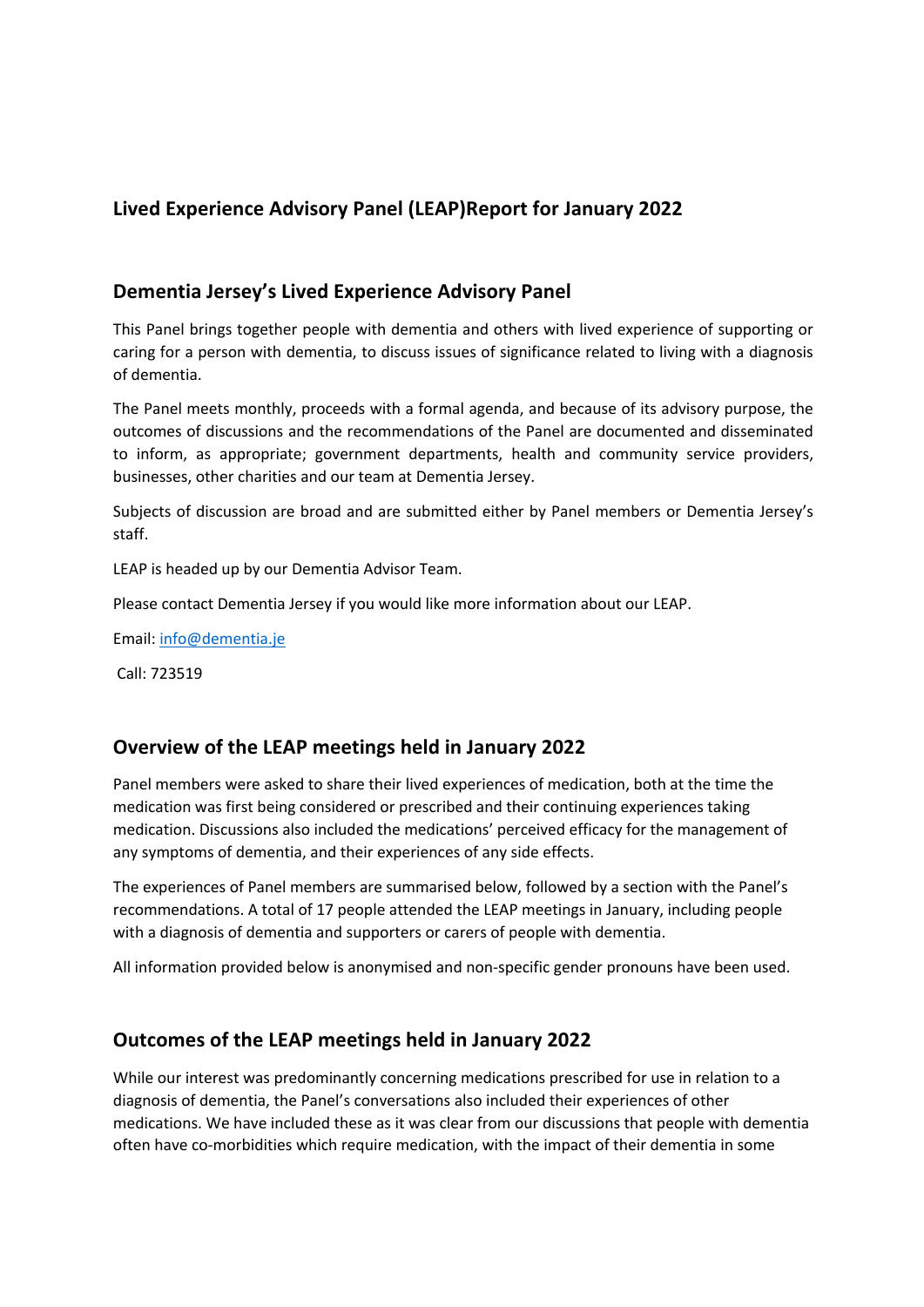cases affecting their ability to distinguish the different medications they take, difficulties in being able to differentiate possible side effects, and often needing assistance in taking these.

The outcomes of the discussions have been summarised with the following recurring themes.

- 1. **Initial information provided:** Our conversations revealed that there was a clear difference of opinion in our Panel members concerning the appropriateness and amount of information provided by the prescriber. Panel members with dementia were generally content that they were given sufficient information about their medication/s while most supporters or carers stated that both the person with dementia and they themselves were not provided with the information they wanted. Many also said that they did not feel encouraged to ask questions or to voice any concerns. However, in relation to this, 3 Panel members said that they felt a diagram drawn by Dr Melendes concerning the probable progression of dementia with and without medication was very helpful. Another said, *"Although the doctor was explaining things to X, it clearly was all going over their head".*
- 2. **Knowledge about medication taken:** 3 people with dementia said that they did not know anything about any of the medication they took but relied upon family members and the trust they had in them to take the medication with confidence. Conversations developed from this with Panel members voicing their concerns for people who did not have others in whom they could place their trust.
- 3. **On-going access to information:** There was agreement between Panel members that following a person's discharge from the Memory Assessment Service (MAS) there was insufficient access to information concerning medication, particularly concerning reviews, and who would be responsible for these, and whether or not medication should be continued if symptoms changed. One person commented, "*I just feel in the dark, and so responsible for X's welfare and I'm just not qualified for this. Years ago I was told that X would probably be on this medication for a few years but it's about 6 years now, so they seem to have forgotten us."* While some Panel members said they found their GPs to be good source of information and were comfortable having such discussions with them, others said they had not found their GPs happy to have such discussions.
- 4. **Alternatives to medication:** One Panel member said that they were told that attendance at the Cognitive Stimulation Therapy Group (CST) was 'like medication' and would help delay the progression of dementia. This comment stimulated considerable conversation amongst the Panel. Other members said they had not been told this and others said that they had not been offered this course and therefore felt they were missing out on possible sources of help for their relative with dementia, as an alternative or supplement to medication. The discussion progressed with members questioning why this therapy was not offered to everyone and for longer. Another member said that no other types of therapy had been offered but believed these should be available. Others who had not previously considered this were then in agreement.
- 5. **'Pill boxes':** These were discussed. All Panel members said they were very helpful, making it easier for the person with dementia to take their medication safely without supervision, and carers agreed that their use also helped them feel confident when giving medication to another person.
- 6. **Information leaflets:** There was general agreement that the font size of the information leaflets provided in the medication packs was far too small, and therefore, for some people this was inaccessible. Panel members were particularly concerned that they may not have access to necessary information concerning side-effects.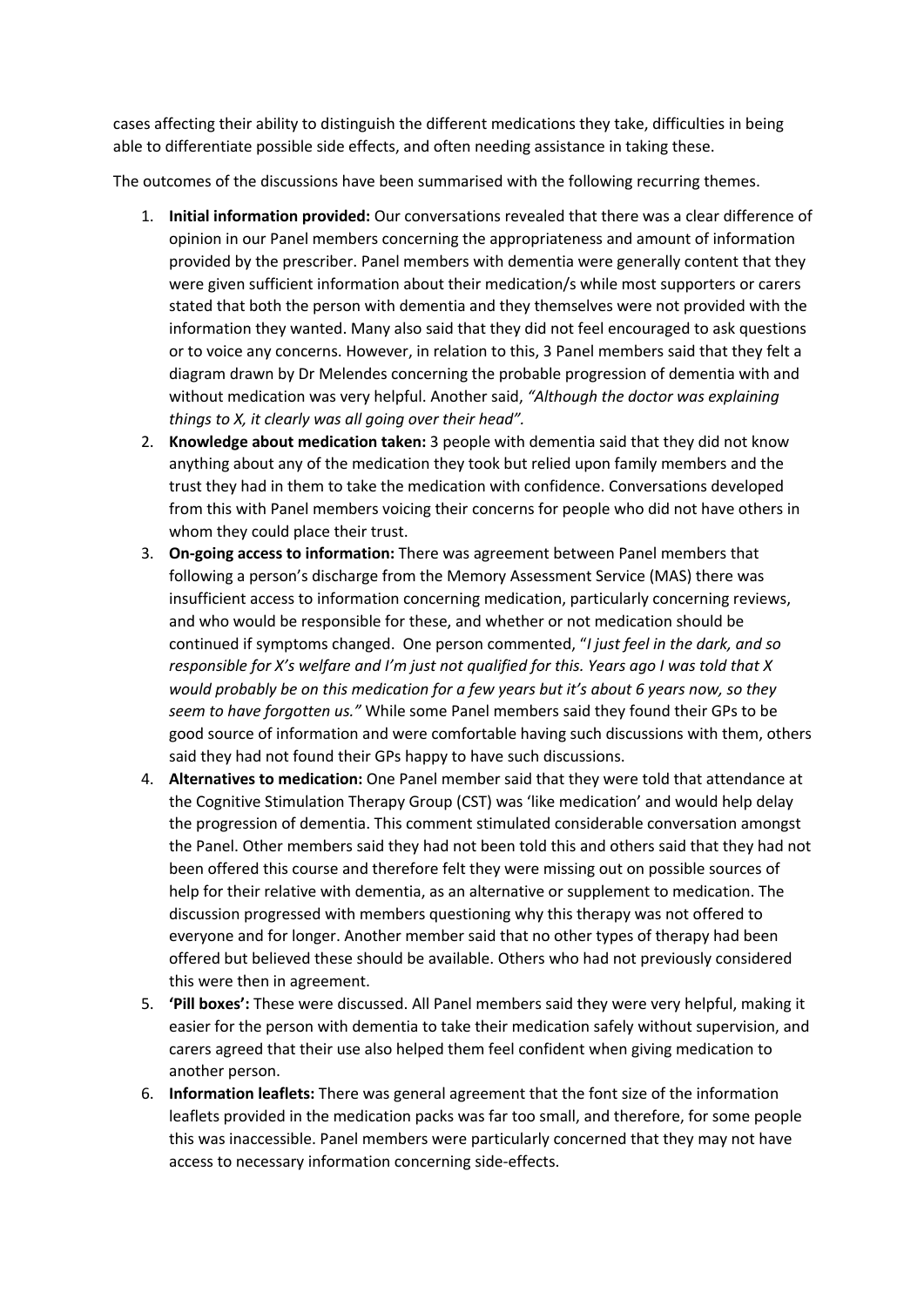- 7. **Medication alert cards:** These were discussed in detail. One Panel member had made their own alert cards for themselves and their relative with dementia and carried these with them at all times. However, although such cards do exist, discussions revealed that their use had not been suggested to any other Panel members by any health professionals. Further to this there was some discussion about the Green Cross system which some Panel members used at home and believed would be helpful, but others were unaware of this. More information about this is presented in the 'Recommendations' section below.
- 8. **Effectiveness of medication:** While one Panel member with dementia said that they believed the medication they took 'for dementia' had helped them, all other Panel members said that they did not have real evidence that the medication was helping, but that they trusted that it did and were happy for this reason to continue taking it. One Panel member said that they were not given any information about how the medication worked and what benefits or changes to look out for or monitor. Others agreed that this was also their experience.
- 9. **Recognising medications:** The colour, size, shape and packing for medications was discussed and while Panel members knew that it was not right to rely upon these features to distinguish particular medications, most said that they did to some extent rely on this for themselves and when giving medication to others. One Panel member said "I was so *confused when the colours and shape changed I was not sure that this was the right medication for X".* Further comment about this is provided in the Recommendations section below.
- 10. **Use of antipsychotic medications:** Panel members were eager to initiate discussions about the use of antipsychotic medications with many being very unhappy about this. Their concerns included: the use of these without consultation with relatives or those with Power of Attorney; not understanding how these types of medications 'worked'; concerns about who determined their use in care homes if prescribed for PRN (pro re nata – when needed) use; and the length of time people were prescribed these medications, seemingly contrary to times recommended by NICE guidelines. Some Panel members also indicated that it was their observation that medication was being used as a first option before attempts were made to investigate any triggers leading to a person's changed behaviours and first addressing these. One Panel member said *"They were just like a complete zombie when they were given this"* and another described how they felt extremely worried by a member of staff who indicated that the continuation of a person's stay in a care home was contingent upon them taking a regular dose of an antipsychotic drug. They were told that the drug would calm their relative's disruptive behaviour and aggression towards other residents. Panel members were concerned that such use of medication could be for others' benefit but not for the person being given it. There was agreement amongst Panel members when one said, "*It seems medicines are used as the first port of call for treatment rather than staff looking at why people are acting the way they are"* (a medical model rather than a psychosocial model).
- 11. **'Rocking the boat:**' Many Panel members said they felt apprehensive initiating discussions about medication with staff or requesting a review of a person's medication for fear of possible reprisals for the patient/resident with many in agreement that 'not rocking the boat' was their necessary intention.
- 12. **Record keeping/drug charts:** All Panel members were content that appropriate records were being kept concerning the prescription and administration of medications by all health care professionals.